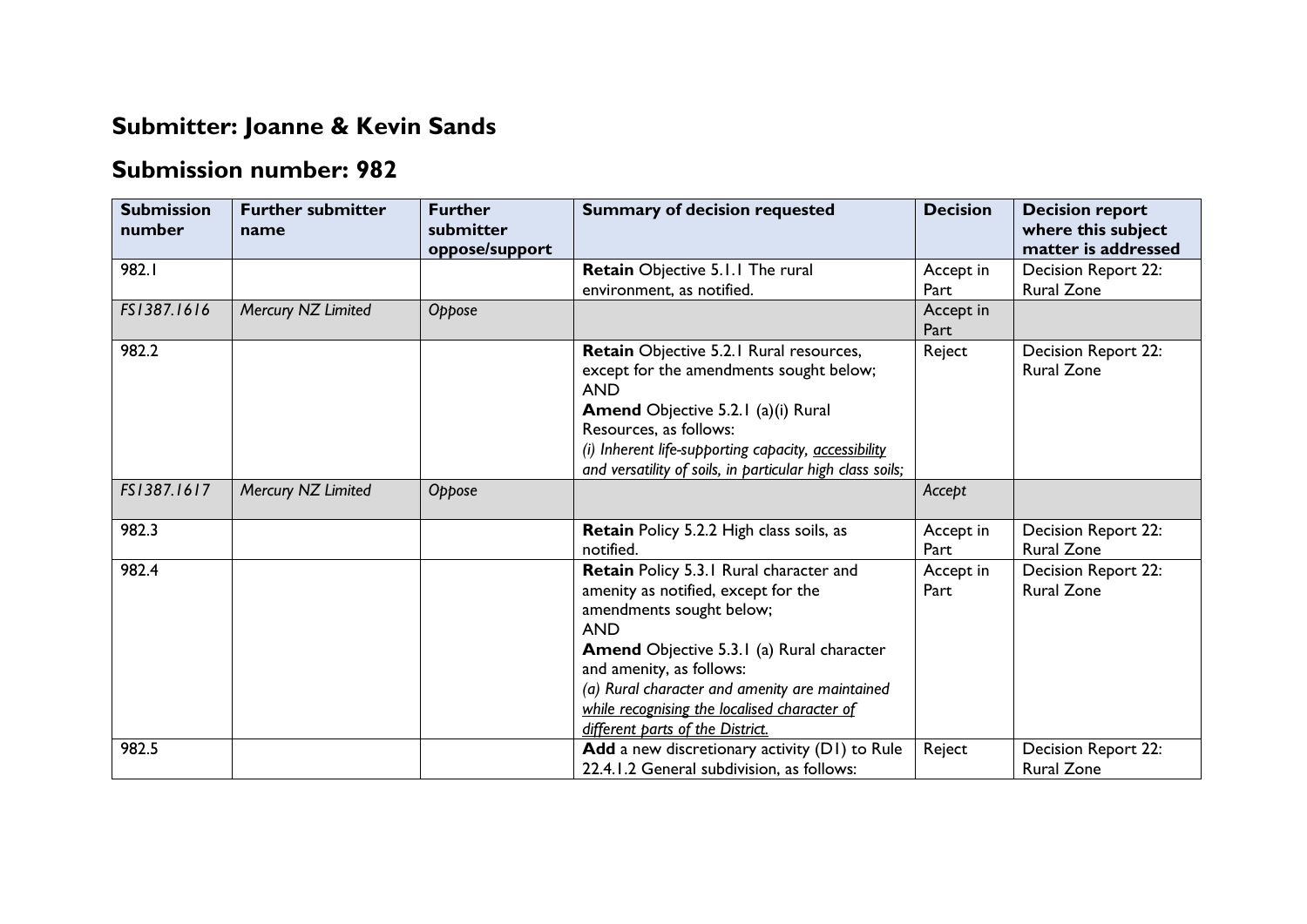| <b>Submission</b><br>number | <b>Further submitter</b><br>name | <b>Further</b><br>submitter<br>oppose/support | <b>Summary of decision requested</b>                                                                                                                                                                                                                              | <b>Decision</b>   | <b>Decision report</b><br>where this subject<br>matter is addressed |
|-----------------------------|----------------------------------|-----------------------------------------------|-------------------------------------------------------------------------------------------------------------------------------------------------------------------------------------------------------------------------------------------------------------------|-------------------|---------------------------------------------------------------------|
|                             |                                  |                                               | D1 (a) General subdivision around an existing<br>dwelling and associated curtilage that does not<br>comply with Rule 22.4.1.2 (iv) RD1.<br>(b) General subdivision around established rural<br>activities that does not comply with Rule 22.4.1.2<br>$(iv)$ RD I. |                   |                                                                     |
| FS1387.1618                 | Mercury NZ Limited               | Oppose                                        |                                                                                                                                                                                                                                                                   | Accept            |                                                                     |
| 982.6                       |                                  |                                               | Delete Rule 22.4.1.2 (a)(v) General<br>subdivision;<br><b>AND</b><br>Add a new matter of discretion to Rule<br>22.4.1.2 (b) General subdivision, as follows:<br>(vi) Effects on rural productivity and fragmentation<br>of high class soils.                      | Accept in<br>Part | Decision Report 22:<br><b>Rural Zone</b>                            |
| FS1387.1619                 | Mercury NZ Limited               | Oppose                                        |                                                                                                                                                                                                                                                                   | Accept in<br>Part |                                                                     |
| 982.7                       |                                  |                                               | Retain Rule 22.4.1.2 (a)(i-iii) General<br>subdivision, as notified.                                                                                                                                                                                              | Accept in<br>Part | Decision Report 22:<br><b>Rural Zone</b>                            |
| FS1387.1620                 | Mercury NZ Limited               | Oppose                                        |                                                                                                                                                                                                                                                                   | Accept in<br>Part |                                                                     |
| 982.8                       |                                  |                                               | Retain Rule 22.4.1.2 (a)(iv) General<br>subdivision, as notified.                                                                                                                                                                                                 | Accept in<br>Part | Decision Report 22:<br><b>Rural Zone</b>                            |
| FS1387.1621                 | Mercury NZ Limited               | Oppose                                        |                                                                                                                                                                                                                                                                   | Accept in<br>Part |                                                                     |
| 982.9                       |                                  |                                               | Retain Policy 5.3.8 Effects on rural character<br>and amenity from rural subdivision, except for<br>the amendments sought below;<br><b>AND</b><br><b>Amend Policy 5.3.8 Effects on rural character</b><br>and amenity from rural subdivision, as follows:         | Accept in<br>Part | Decision Report 22:<br><b>Rural Zone</b>                            |